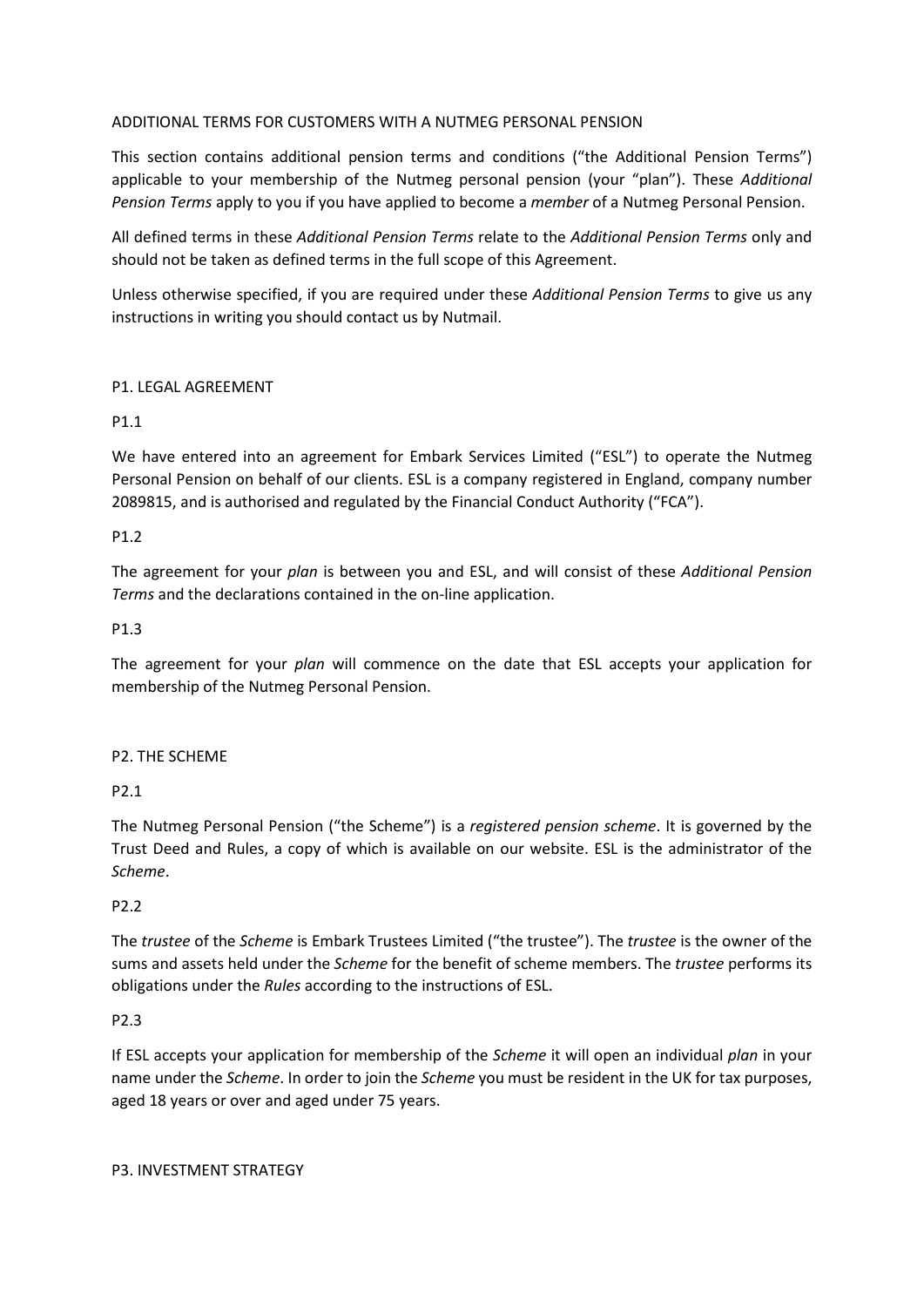## P3.1

Your *plan* will be invested on a discretionary basis in accordance with your Objectives, set out by you in your *Account*, subject always to the requirements of:

- the agreement between us and ESL for the operation of the *Scheme*; and
- the Trust Deed and Rules.

## P3.2

ESL will direct the *trustee* to open an *Account* with us to manage the investments in your *plan*. By agreeing to these *Additional Pension Terms* you authorise ESL to give this instruction on your behalf.

## P3.3

The investments and money in your *plan* are held on the *trustee's* behalf using the custodian arrangements as described in this Agreement.

# P4. CONTRIBUTIONS

# P4.1

Contributions described in this section can be made to your *plan*, but not if your *plan* has been used to commence *drawdown pension*. Contributions cannot be paid to a *beneficiary's plan*.

P4.2

Contributions can be made to your *plan* by you and your employer.

P4.3

Regular contributions must be paid by direct debit only on a monthly basis. Single contributions must be paid by direct debit.

# P4.4

ESL reserves the right to refuse contributions paid by any other method including, but not restricted to, cheque payments.

# P4.5

Fees and expenses continue to be incurred in respect of your *plan* whether or not you are contributing.

P4.6

All contributions must be paid in cash and in sterling.

# **Tax relief**

P4.7

ESL claims basic rate tax relief from *HMRC* on the contributions made by you. ESL will apply basic rate tax relief to eligible contributions at the point the contribution is made unless this service ("Prefunding") is terminated under section P4.10.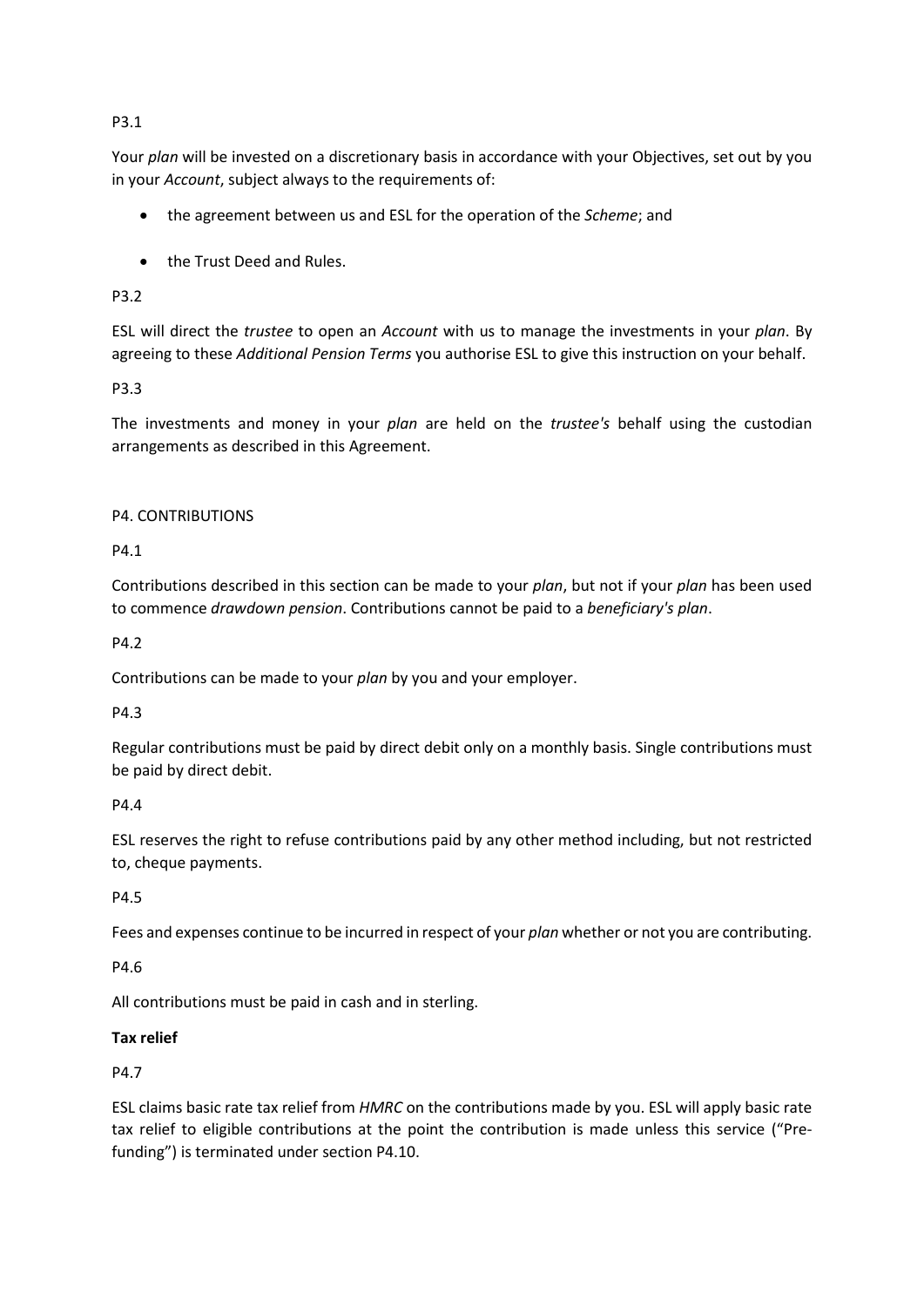## P4.8

You must tell ESL if you are not entitled to tax relief on all or part of the contributions. In the event that contributions over the *tax relief limit* are paid into your *plan*, no tax relief will be available on the excess.

## P4.9

In the event you exceed the *annual allowance* under the *Finance Act*, there is usually a tax charge on you. The *annual allowance* is the maximum amount of pension savings under UK tax-approved schemes you can accrue each year without incurring the tax charge. You are responsible for notifying the local Inspector of Taxes if the *annual allowance* is exceeded. The *annual allowance* is separate from the limits on tax relief which can be claimed on contributions. You should seek financial advice if you are planning to make contributions over the *annual allowance*.

## P4.10

Without prejudice to section P18, ESL can terminate or suspend the Pre-funding service at any time. If ESL chooses to terminate or suspend the Pre-funding service basic rate tax relief will be applied to all eligible contributions at the point the tax relief is received from *HMRC*, which is typically within four to eight weeks of the date a contribution is paid.

# **Refund of excess contributions**

P4.11

If you have paid pension contributions over the *tax relief limit*, you can request a refund in respect of the excess on the terms permitted by the *Finance Act*. ESL can agree to refund the lower of the excess contribution and the value of your *plan*. *HMRC* require ESL to repay to it the full amount of the basic rate tax relief that has been claimed on the excess contribution. Any refund to you will be subject to the value of your *plan* being sufficient to make the required payment to *HMRC.*

## P4.12

Any request for a refund you make under section P4.11 must be made to us in writing. The *Finance Act* may prescribe a time limit for making your request.

## P4.13

Any investment loss or growth in respect of refunded contributions is deemed to have occurred outside the *Scheme*.

## P4.14

Any contributions are paid which result in the *annual allowance* being exceeded, you cannot avoid the *annual allowance* charge simply by obtaining a refund of contributions from ESL.

## P5. TRANSFERS IN

## P5.1

With the agreement of ESL, you can transfer benefits from another *registered pension scheme* to your *plan*. You may be able to transfer a *defined benefit arrangement* into your *plan* providing the transfer meets certain criteria.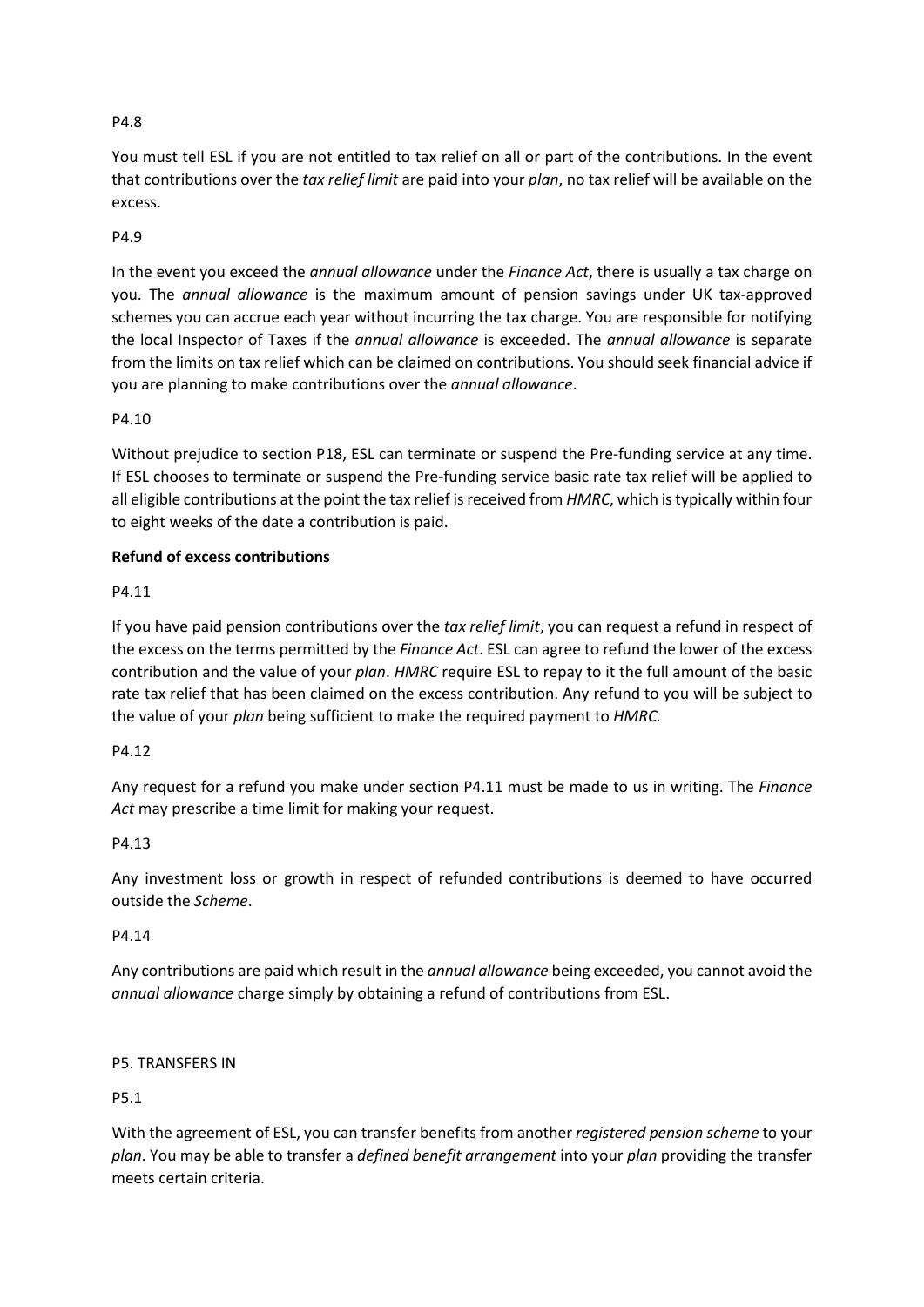# P5.2

Subject to section P8.4, if you became entitled to *drawdown pension* on the death of a *member* under another *registered pension scheme* you can apply to transfer the entitlement into your *plan* for the purpose of continuation of *drawdown pension*. If ESL accepts the application you will be treated as a *beneficiary*.

# P5.3

You are responsible for ensuring that a transfer of benefits is in your best interests. Neither ESL nor the *trustee* provides advice and ESL's acceptance of any transfer is in no way an endorsement of the suitability for you of the transfer.

## P5.4

Transfers-in must be made by cash payment by direct credit and in sterling.

# **Transfer Declaration**

# P5.5

When making a transfer to the Nutmeg Personal Pension, you are required to make the following declarations to the provider of the transferring scheme ("the current provider") and, where the context requires, to ESL:

- I authorise and instruct you to transfer funds from the plan(s) as listed in my online application directly to ESL. Where you have asked me to give you any original policy document(s) in return for the transfer of funds and I am unable to do so, I promise that I will be responsible for any losses and/or expenses which are the result, and which a reasonable person would consider to be the probable result, of any untrue, misleading or inaccurate information deliberately or carelessly given by me, or on my behalf, either in this form or with respect to benefits from the plan.
- I authorise you to release all necessary information to ESL to enable the transfer of funds to ESL.
- I authorise you to obtain from and release to any financial intermediary named in this application any additional information that may be required to enable the transfer of funds.
- If an employer is paying contributions to any of the plans as listed in my online application, I authorise you release to that employer any relevant information in connection with the transfer of funds from the relevant plan(s).
- Until this application is accepted and complete, ESL's responsibility is limited to the return of the total payment(s) to the current provider(s).
- Where the payment(s) made to ESL represent(s) all of the funds under the plan(s) listed in my online application, then payment made as requested will mean that I shall no longer be entitled to receive pension or other benefits from the plan(s) listed.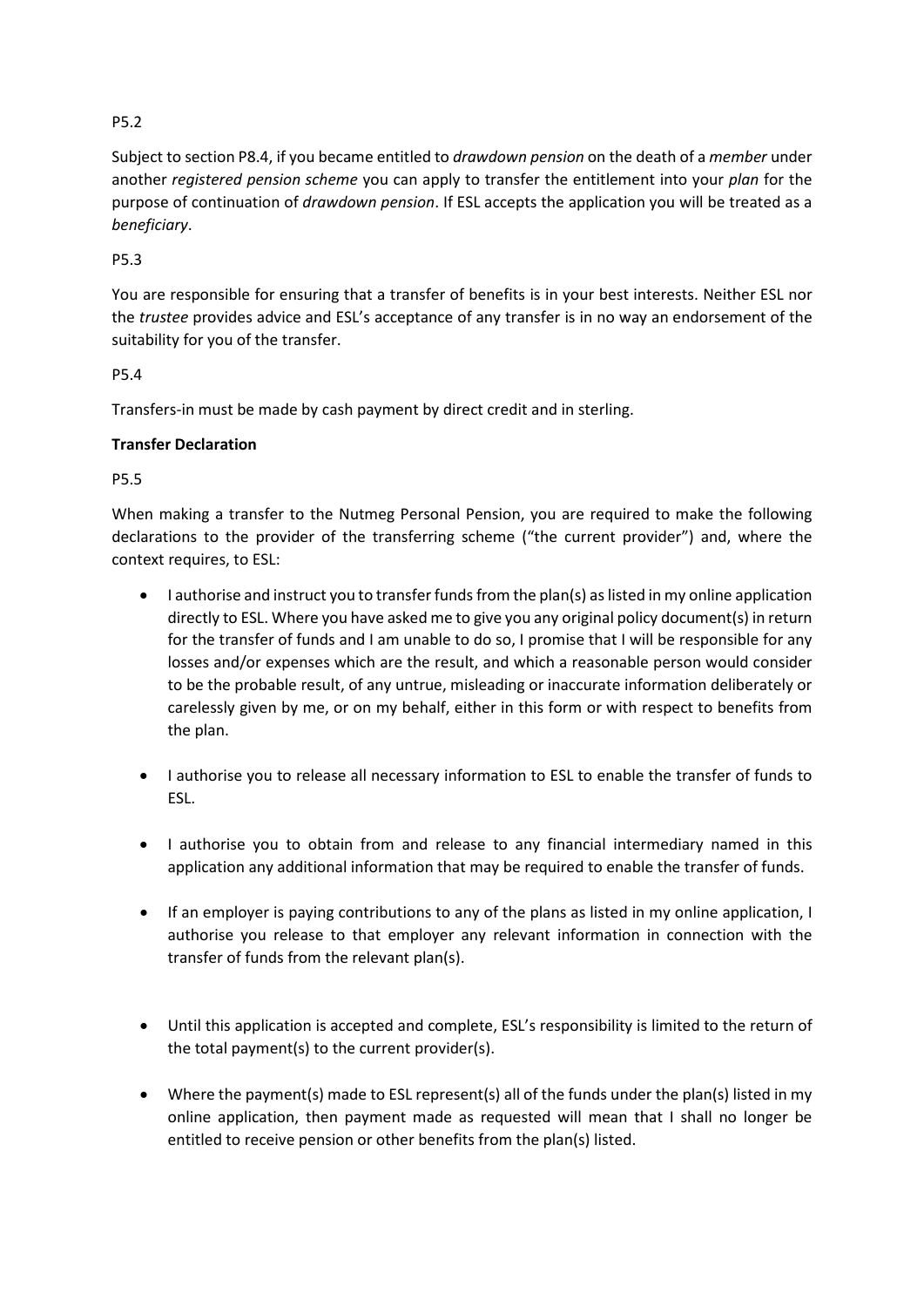- Where the payment(s) made to ESL represent(s) part of the funds under the plan(s) listed in my online application, then payment made as instructed will mean that I shall no longer be entitled to receive pension or other benefits from that part of the plan(s) represented by the payment(s).
- I promise to accept responsibility in respect of any claims, losses and expenses that ESL and the current provider(s) may incur as a result of any incorrect information provided by me in this application or of any failure on my part to comply with any aspect of this application.

# P5.6

When making a transfer of benefits that have already been designated for the payment of a *drawdown pension* to the Nutmeg Personal Pension, you are required to make the following declarations to the provider of the transferring scheme ("the current provider") and, where the context requires, to ESL:

- I authorise and instruct you to transfer funds from the plan(s) as listed in my online application directly to ESL. Where you have asked me to give you any original policy document(s) in return for the transfer of funds and I am unable to do so, I promise that I will be responsible for any losses and/or expenses which are the result, and which a reasonable person would consider to be the probable result, of any untrue, misleading or inaccurate information deliberately or carelessly given by me, or on my behalf, either in this form or with respect to benefits from the plan.
- I authorise you to release all necessary information to ESL to enable the transfer of funds to ESL.
- I authorise you to obtain from and release to any financial intermediary named in this application any additional information that may be required to enable the transfer of funds.
- If an employer is paying contributions to any of the plans as listed in my online application, I authorise you release to that employer any relevant information in connection with the transfer of funds from the relevant plan(s).
- Until this application is accepted and complete, ESL's responsibility is limited to the return of the total payment(s) to the current provider(s).
- Where the payment(s) made to ESL represent(s) all of the funds under the plan(s) listed in my online application, then payment made as requested will mean that I shall no longer be entitled to receive pension or other benefits from the plan(s) listed.
- Where the payment(s) made to ESL represent(s) part of the funds under the plan(s) listed in my online application, then payment made as instructed will mean that I shall no longer be entitled to receive pension or other benefits from that part of the plan(s) represented by the payment(s).
- I promise to accept responsibility in respect of any claims, losses and expenses that ESL and the current provider(s) may incur as a result of any incorrect information provided by me in this application or of any failure on my part to comply with any aspect of this application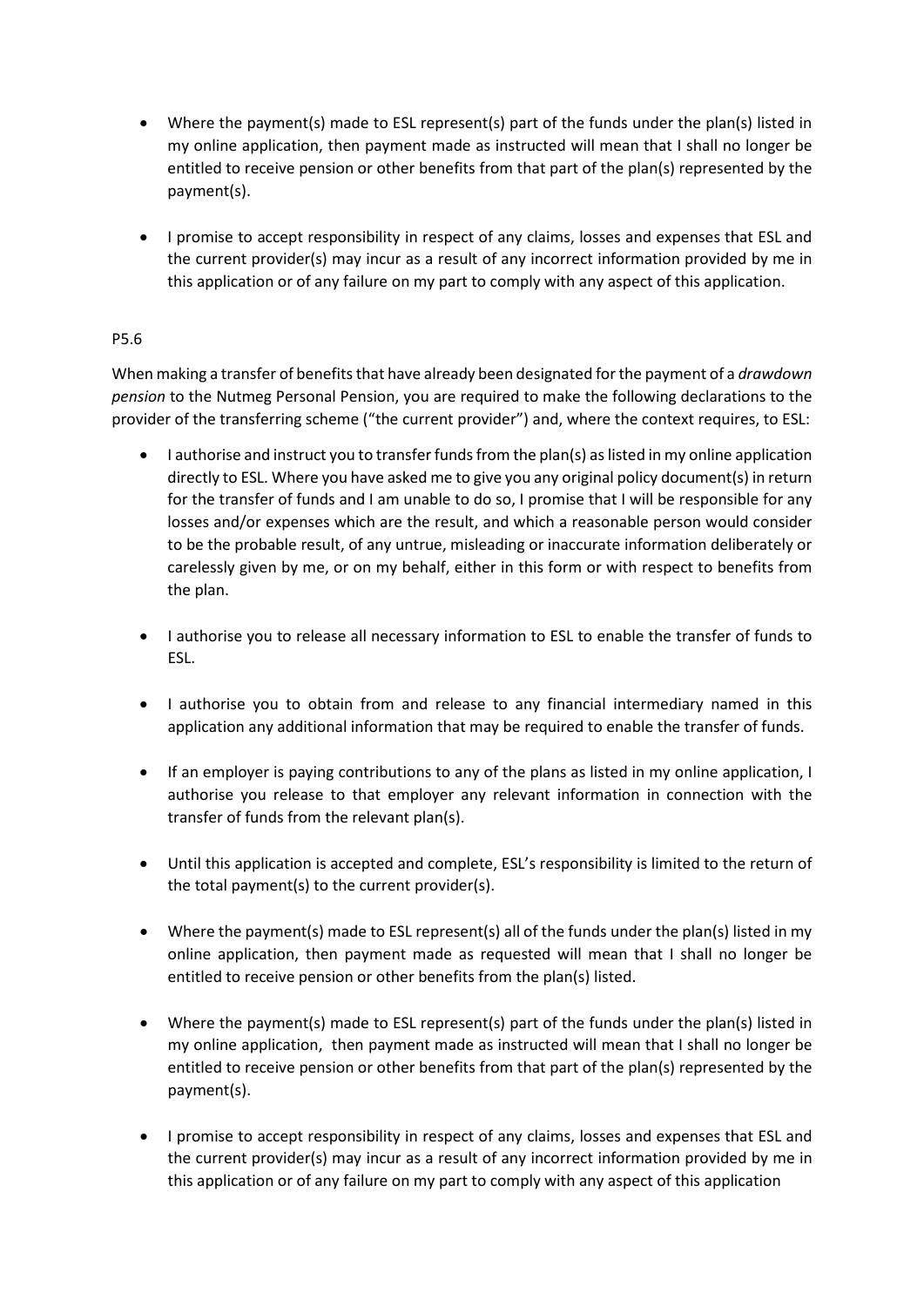## P6. TRANSFERS OUT

P6.1

You can transfer all or part of your *plan* to another *registered pension scheme* or qualifying recognised overseas pension scheme if the transfer is not an *unauthorised payment*. A partial transfer of a *plan* allocated for *drawdown pension* is not permitted. The transfer is made as soon as reasonably practicable.

#### P6.2

Transfers out are made by cash payment.

#### P7. TAKING BENEFITS

#### P7.1

You can take benefits from the *normal minimum pension age* under the *Finance Act* in either or both of the following ways by instructing us in writing:

- buy a *lifetime annuity* from an annuity provider in your name with the balance of all or part of a *pension fund* (after any pension commencement lump sum as described in section P7.2 below);
- take *drawdown pension* with the balance of all or part of a *pension fund* (after any pension commencement lump sum as described in section P7.2 below) – see section P8.

#### P7.2

Each option can be taken with or without a pension commencement lump sum. Normally, the maximum lump sum will be 25% of the value of the part of your *plan* being used to provide these benefits. A higher or lower amount might be available if you had transitional rights in respect of benefits earned before 6 April 2006 under schedule 36 of the *Finance Act* and you meet the conditions under it. Tax will not normally be payable on the lump sum. The lump sum will be paid once cash is available in your *designated account*.

#### P7.3

When you commence taking benefits from your *plan*, the value of the part of your *plan* being used for benefits must be tested against the *lifetime allowance*, as set by the *Finance Act*. A test against the *lifetime allowance* will also be made in other circumstances set by the Finance Act. If the *lifetime allowance* is exceeded, there is a tax charge. ESL will deduct the tax charge from your *plan*. You must provide us with the information necessary for ESL to calculate the tax charge. You are responsible for any further tax charges that may arise as a result of that information being incorrect or failing to be provided.

## P7.4

You may be able to take benefits before the *normal minimum pension age*:

• if ESL is satisfied that you are in ill health, as defined in the *Finance Act*;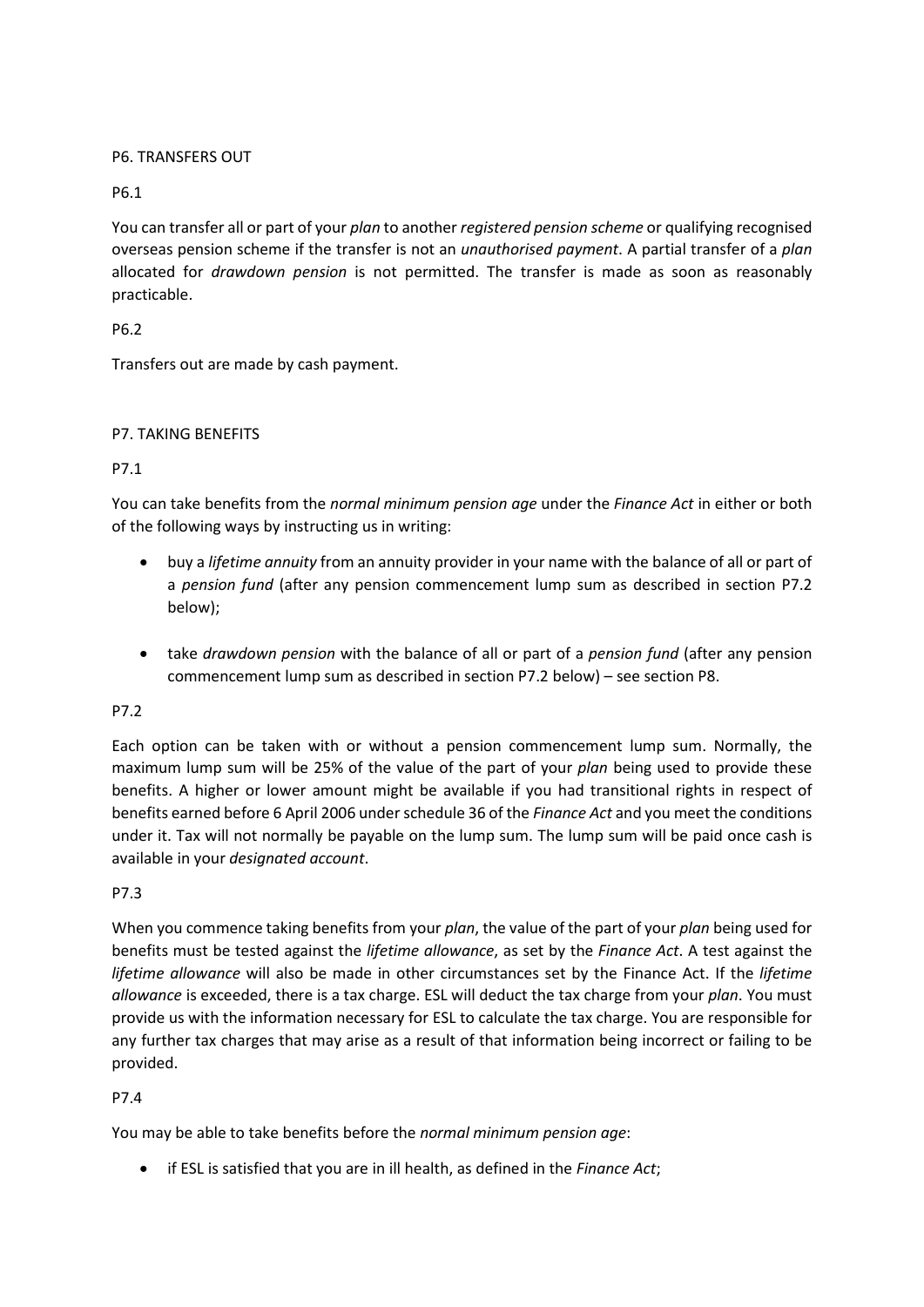- if you had transitional rights at 6 April 2006 to a protected pension age under Schedule 36 of the *Finance Act* and you satisfy the conditions; or
- as a serious ill health lump sum, if you satisfy the conditions in the *Finance Act* for a serious ill health lump sum. The tax treatment of a serious ill health lump sum is set by the *Finance Act*.

## P7.5

You are responsible for ensuring that there is enough cleared money in the *designated account* available in good time to pay any benefits you have chosen to take. If there is not enough cleared money in the *designated account* to pay the benefits ESL will instruct the sale of assets within your *plan* under the procedure described in section P12. Depending on how you have chosen to invest your *plan* there may be an unavoidable delay in selling the assets, which could delay the benefit payment.

## P8. DRAWDOWN PENSION

## P8.1

You can draw income from your *plan* by allocating your *plan* to provide *flexi-access drawdown pension*, if you are entitled to take benefits under section P7 and ESL accepts your application for *drawdown pension*.

# P8.2

With *flexi-access drawdown pension*, you can take any level of income you choose, and you can choose not to take any income at all after having taken your pension commencement lump sum. You can increase or reduce the amount of income being drawn or ask for an extra one-off *flexi-access drawdown pension* payment. You can choose for it to be paid on a monthly, quarterly, semi-annual or annual basis.

# P8.3

If you wish to change the amount of *flexi-access drawdown pension* being drawn from your *plan* you should instruct us in writing.

## P8.4

With the agreement of ESL you can transfer in benefits previously allocated to pay a *capped drawdown pension* under another *registered pension scheme*, but at the point of the transfer you must agree to convert the *capped drawdown pension* to a *flexi-access drawdown pension*. Without your agreement under this section P8.4, ESL will not accept the transfer.

# P9. BENEFITS FOLLOWING MEMBER'S DEATH

P9.1

On your death ESL will use your remaining *pension fund* in either or both of the following ways as ESL in its absolute discretion determines: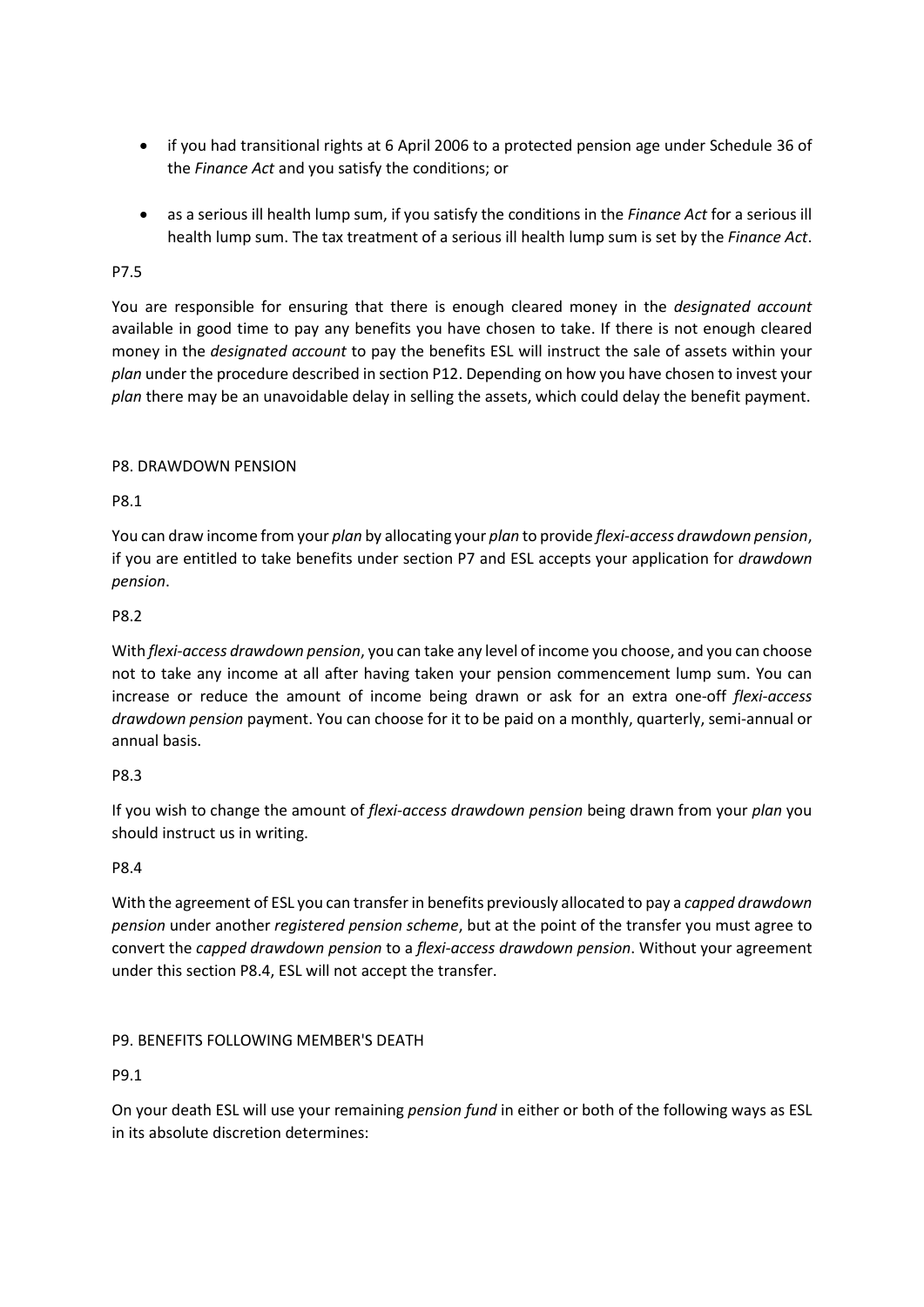- to provide pension income in accordance with section P9.3 for any one or more *beneficiaries* and, if more than one, in such proportions as it decides; and
- to pay one or more lump sum death benefits in accordance with section P9.4.

#### P9.2

ESL will write to your personal representatives or potential beneficiaries (as applicable) with details of the ways in which benefits can be provided.

#### P9.3

A *beneficiary* who becomes entitled to a pension under section P9.1 must (i) use all or part of the *pension fund* to buy a *lifetime annuity* in the *beneficiary's* name or (ii) apply to take income as *drawdown pension* (see section P8) from the *pension fund*. Any application for *drawdown pension* must be made using ESL's prescribed application form, which includes the *beneficiary's* acceptance of these *Additional Pension Terms*. ESL can decline an application if it would, in its opinion, limit or restrict in any way its ability to administer the *Scheme*.

P9.4

If ESL decides to pay one or more lump sum benefits and ESL is satisfied that at the time of your death your benefits are subject to a valid trust, ESL will apply the *pension fund* allocated for lump sum benefit(s) to the trustees of that trust. A "valid trust" is one which is separate from the *Scheme* and under which no beneficial interest in a benefit can be payable to you, your estate or your legal personal representatives. If there is no such trust, the *pension fund* ESL has decided to apply as lump sum benefit(s) is paid to one or more recipients as ESL decides (from the range of possible "lump sum beneficiaries", as defined in the *Rules*) and in such proportions as ESL decides.

#### P9.5

The tax treatment of death benefits is set out in the *Finance Act*. Benefits paid on the death of a *member* or *beneficiary* before the age of 75 are normally tax-free. Where required by the *Finance Act* ESL will deduct any tax due before the payment of benefits.

## P9.6

You should complete the "expression of wish" information to inform ESL of your wishes for who should receive death benefits and the form of those benefits (lump sum or pension) for when ESL is exercising its discretion. ESL takes your wishes into account but it is not bound by them.

## P9.7

You can state or amend your wishes at any time. You can state or amend your wishes by notifying us in writing.

## P10. BENEFITS FOLLOWING BENEFICIARY'S DEATH

## P10.1

If a *beneficiary* dies while taking income through *drawdown pension*, ESL will use the *beneficiary's* remaining *pension fund* in either or both of the following ways as ESL in its absolute discretion determines: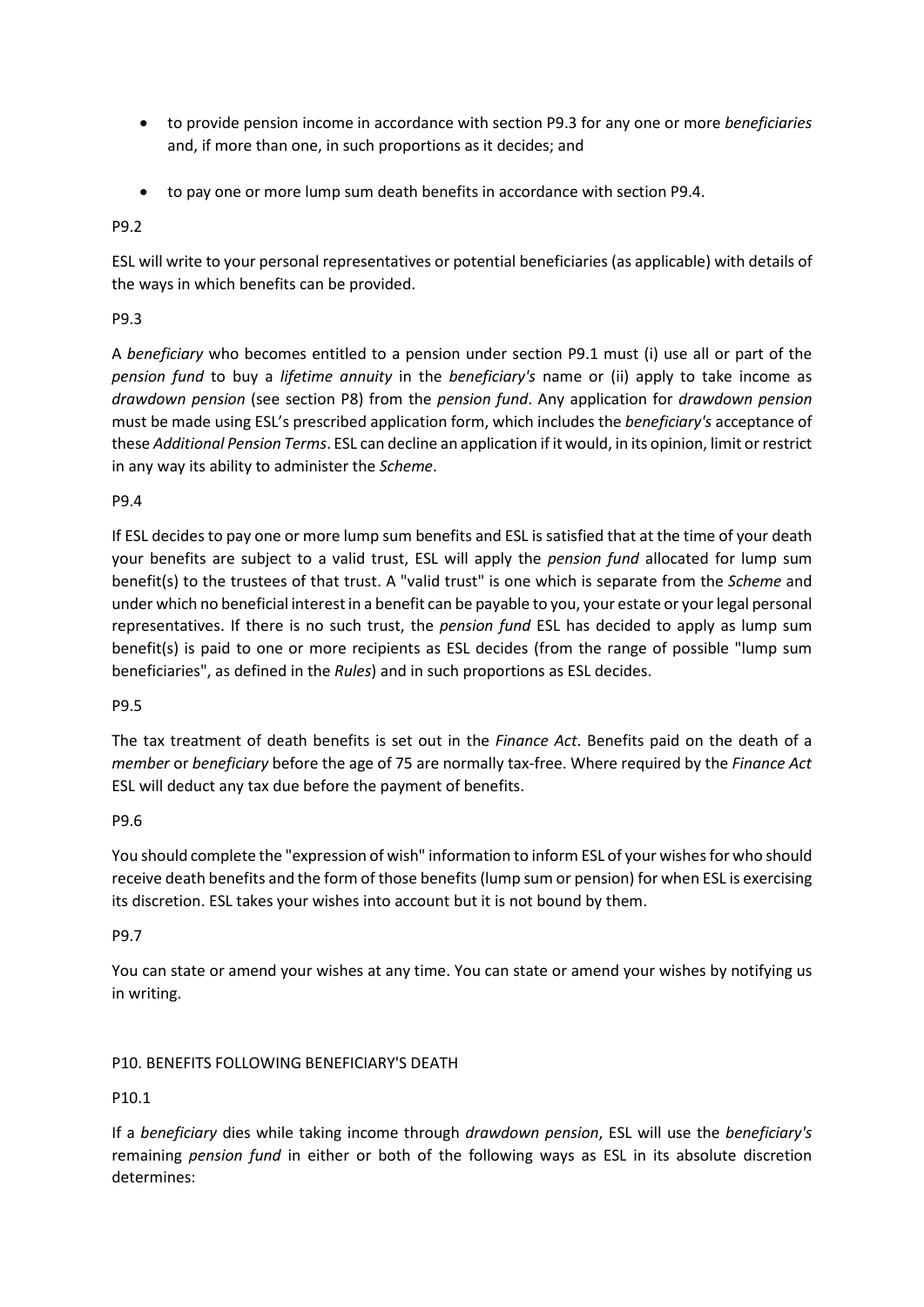- to provide pension income in accordance with section P9.3 for any one or more *beneficiaries* and, if more than one, in such proportions as it decides; and
- to pay one or more lump sum death benefits in accordance with section P9.4 for any one of more *beneficiaries* and, if more than one, in such proportions as it decides.

## P11. DESIGNATED ACCOUNT

#### P11.1

ESL will open a bank account for your *plan* ("the designated account"). The bank account selected by ESL is opened as a trust account in the name of the *trustee*, and is used to pass monies to and from your *Account* which is set up in accordance with section P3 of these *Additional Pension Terms*. Once the monies have been received in the *Account*, they will be transferred for investment purposes to your account with our Sub-Custodian as defined in Appendix D: Custody and Client Money of the Nutmeg Terms and Conditions.

#### P11.2

For audit purposes all contributions, transfers and benefit payments will be recorded in the "general ledger" for ESL's operating system as having been credited to or debited from your *designated account*.

#### P11.3

ESL gives instructions to the *trustee* in relation to the operation of the *designated account* and the *trustee* is the only authorised signatory.

#### P11.4

The *designated account* earns interest at a tiered rate depending on the balance of the account. Any cash held in the *designated account* will be automatically transferred to your *Account* with us and invested in accordance with section P3 or, if intended for the payment of benefits under sections P7, P9 or P10, transferred to the intended recipient no later than the end of the next business day following the day that the cash becomes held in the *designated account*. Any interest earned will be paid annually to a registered charity selected by ESL and will not be paid to you. If the interest earned by the *designated account* is less than the interest paid by the bank to ESL across all the accounts ESL has with them, ESL keeps the difference.

#### P11.5

ESL does not hold client money. Money which is held in the *designated account* falls outside the scope of protection provided by the Client Money Rules as set out in the Financial Conduct Authority's Client Assets Sourcebook.

#### P11.6

The *designated account* must not go overdrawn.

#### P11.7

ESL operates central clearing client account(s) through which cash amounts pass before or after being allocated to your *designated account*, as follows: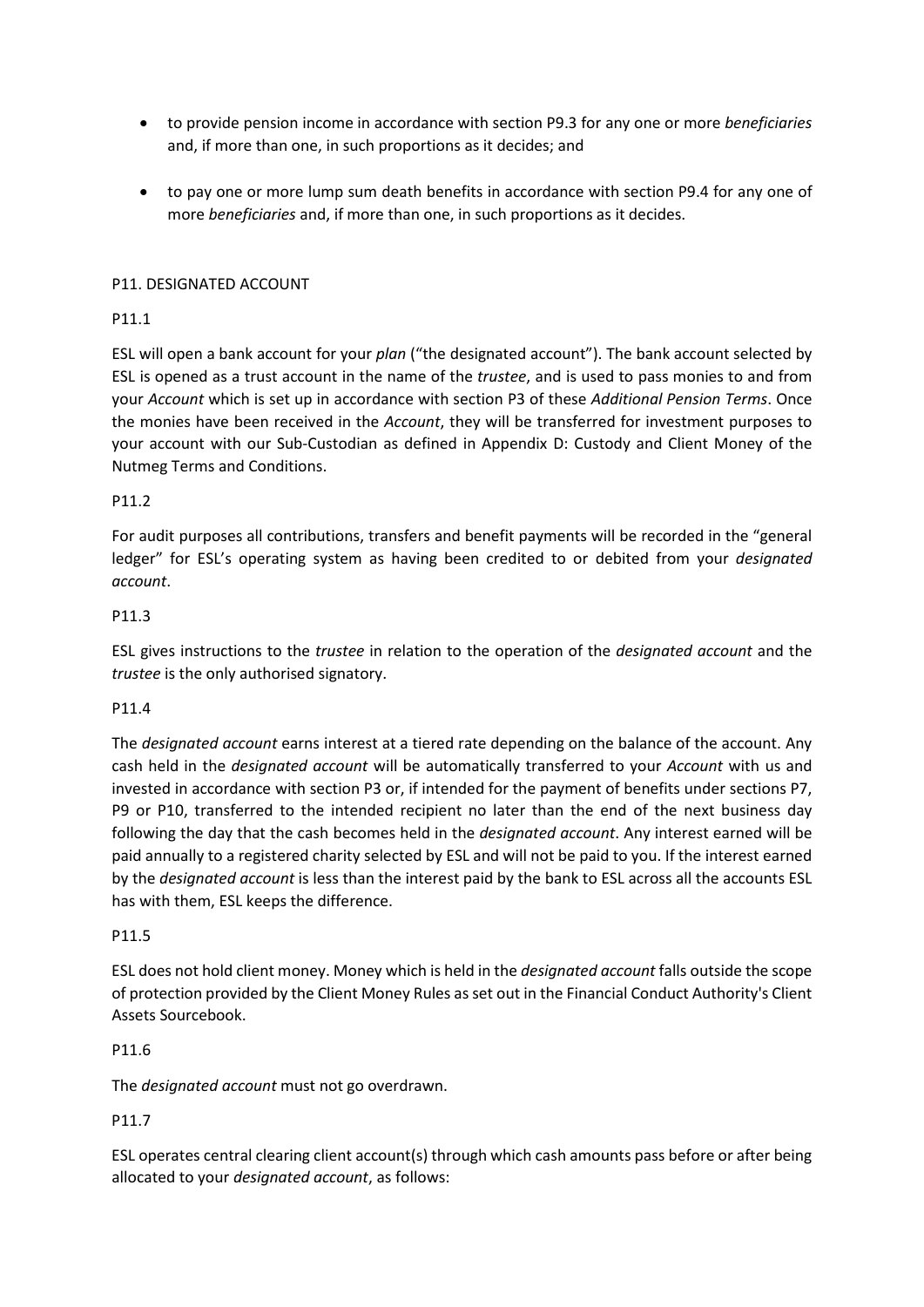- any amounts to be invested are transferred from the *designated account* to the central clearing client account up to 5 business days prior to ESL processing your instruction;
- the amount of any expenses and costs being paid from your *plan* is transferred from the *designated account* to the central clearing client account up to 5 business days prior to paying the recipient;
- the gross amount of any pension income payments is debited from the *designated account* up to 5 business days prior to the payment date and transferred to the central clearing client account;
- any tax deducted under PAYE from pension income paid to you from the *designated account* is credited to the central clearing client account pending payment to HMRC.

P11.8

The central clearing client account(s) are non-interest bearing accounts.

## P12. INSUFFICIENT FUNDS

P12.1

If there is not enough cleared money to make any payment due under these *Additional Pension Terms* ESL instructs us on behalf of the *trustee* to make a disinvestment from the Nutmeg account held within your *plan*.

# P12.2

Neither the *trustee* nor ESL is responsible for determining which assets should be sold under this section P12 in order to provide sufficient cleared money.

## P12.3

ESL will instruct us to commence the disinvestment process 11 business days before payment is due.

# P12.4

In some circumstances, it is necessary to sell an asset at whatever price is available at the time. This can result in selling assets when the relevant market is depressed. Selling any investment is governed by the terms and conditions of that investment.

# P13. RESPONSIBILITY AND LIABILITY

P13.1

ESL and the *trustee* are not responsible for selecting or monitoring performance of investments, or for assessing suitability of investments for you or providing financial or other advice.

## P13.2

You are responsible to us for the fees and charges set out in Appendix E: Fees and Charges Schedule to these Terms and Conditions. Without prejudice to section P13.3, for the duration of the agreement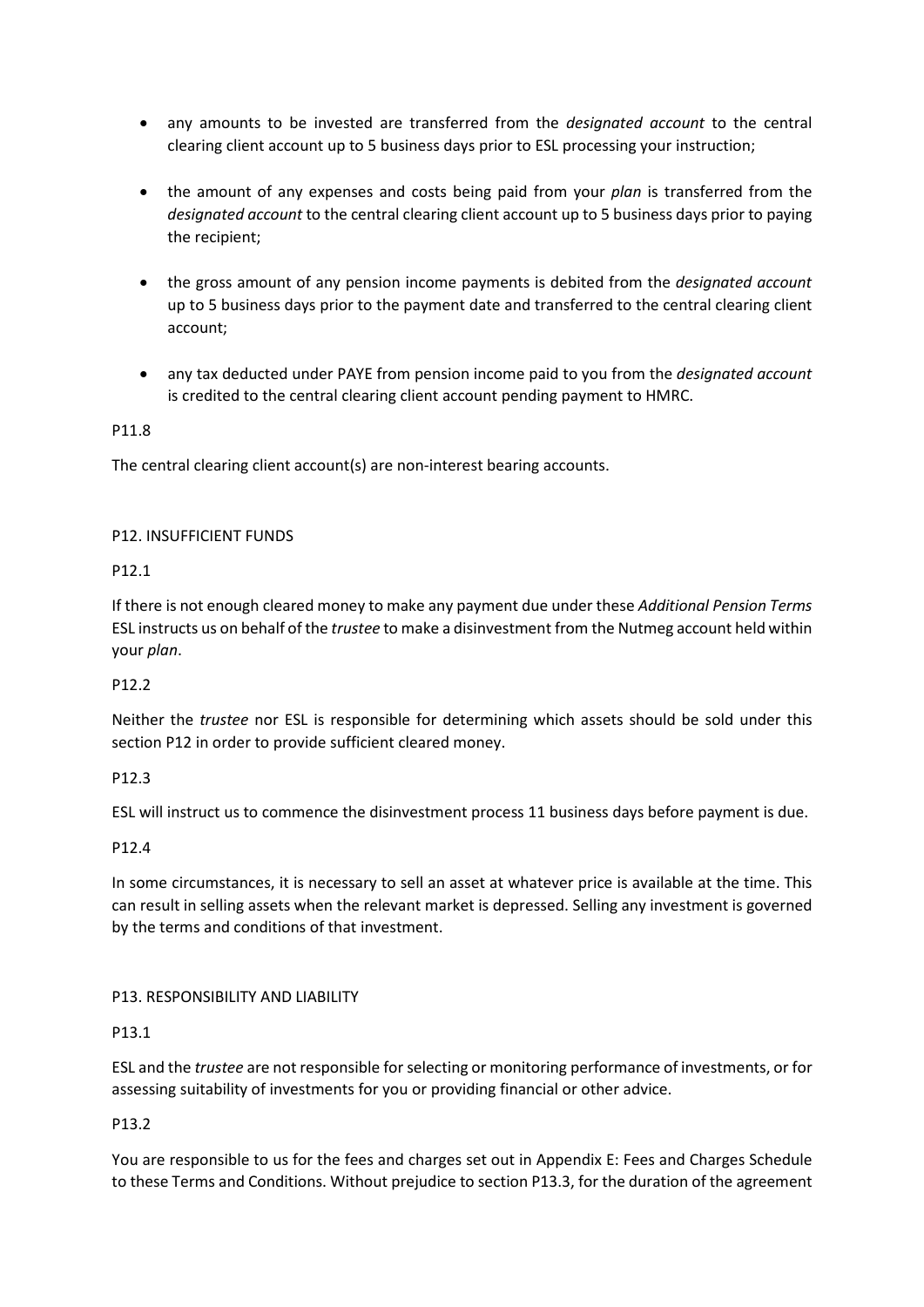described in section P1.1 (between us and ESL for the operation of the *Scheme*) neither ESL nor the *trustee* will charge you any additional fee for the administration of your *plan*.

P13.3

With the exception of the fees and charges described in section P13.2, you are responsible to ESL and the *trustee* for all reasonable fees, costs, claims, expenses, tax charges, levies, liabilities, demands and losses that they suffer or incur in respect of any person who is not part of the *Embark group of companies* and that is beyond their reasonable control:

- in performing their duties under your *plan*;
- in carrying out their lawful duties and responsibilities in relation to you;
- in acting on requests or instructions made by you (including in connection with the appointment of any investment firm or service provider) if the requests or instructions are in compliance with law and your *plan*; or
- if you carry out or arrange an action in respect of your *plan* that is unlawful or contrary to the *Scheme* or that results in a liability or cost to you, your *plan* or the *Scheme*.

except in all cases as a direct result of ESL's or the *trustee's* wilful neglect, wilful default or fraud. This section P13.3 continues in force after your *pension fund(s)* have been extinguished or the *Scheme* has been wound up.

## P13.4

Neither ESL nor the *trustee* are responsible for any loss (including loss of profit) in relation to, or reduction in value of any investment:

- acquired at your request unless such loss or reduction results from fraud, wilful misconduct, negligence or breach of regulatory duty on the part of ESL or the *trustee*, or the fraud, wilful misconduct, negligence or breach of regulatory duty of any of their employees or agents;
- not acquired or not disposed of in accordance with ESL's or the *trustee's* rights under these *Additional Pension Terms*;
- disposed of in accordance with these *Additional Pension Terms* unless such loss or reduction results from fraud, wilful misconduct, negligence or breach of regulatory duty on the part of ESL or the *trustee*, or the fraud, wilful misconduct, negligence or breach of regulatory duty of any of their employees or agents;
- which results from any action or omission of any nature whatsoever by any investment firm or by any nominee, banker, custodian or other person providing services to any investment firm or to ESL or the *trustee*; or
- which may arise as a consequence of selling an investment under section P6.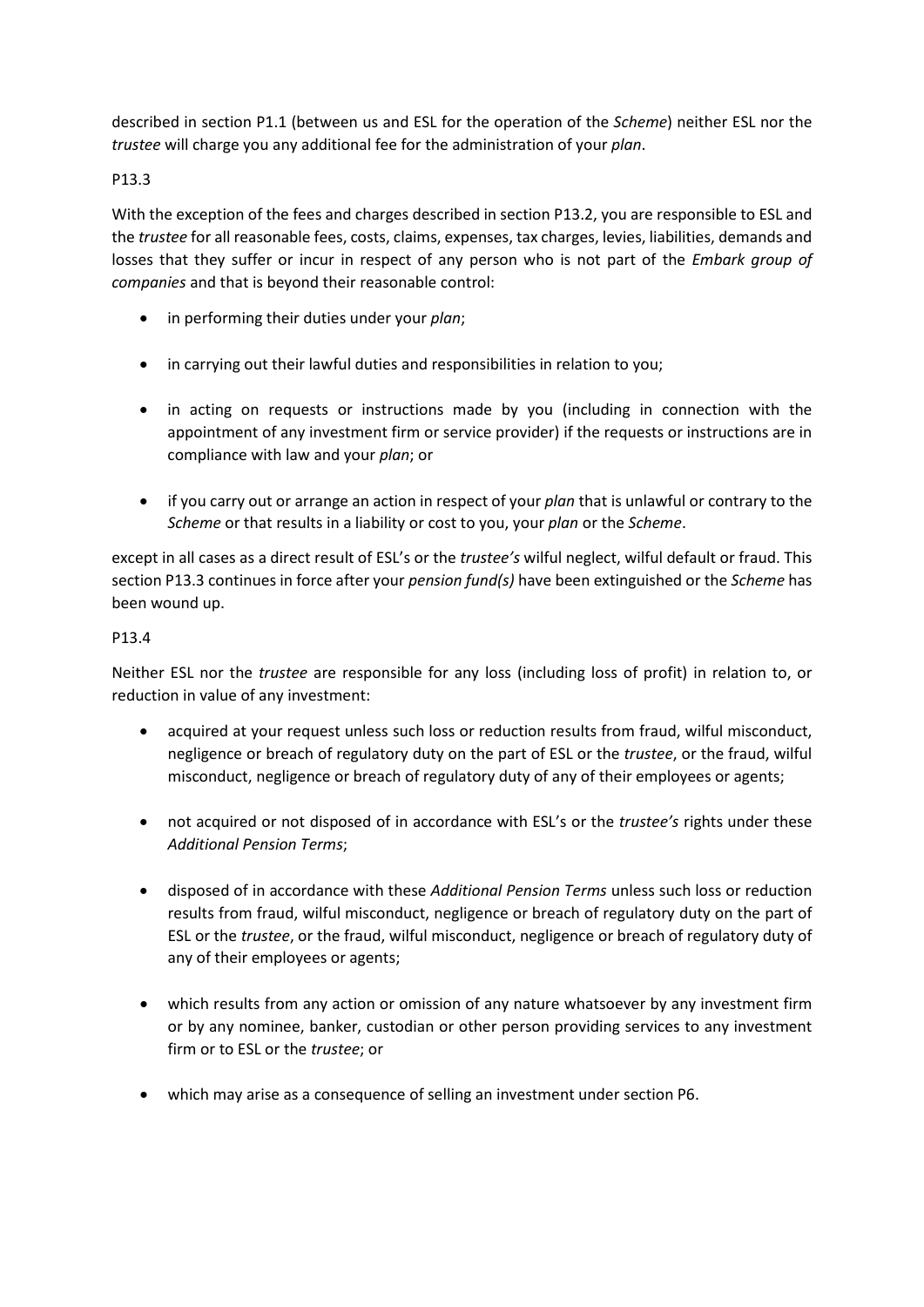## P13.5

Other than as a direct result of wilful neglect, wilful default or fraud by ESL or the *trustee*, neither ESL nor the *trustee* accept any liability or obligation for any or all losses, costs, actions, proceedings, claims and demands arising directly or indirectly that are incurred by, or brought or made against ESL or the *trustee*:

- if ESL or the *trustee* acted in good faith in accordance with any instruction (relating to benefit options, benefit nominations and investment directions) that reasonably appears to ESL to have been given by you;
- as a result of having acted in good faith on the instruction of a legally authorised party acting on your behalf;
- as a result of any default or error by you or by your agents or investment firms or your representatives;
- as a result of any instruction or investment direction sent by you, or your representatives or agents, or any other third parties who may hold or manage or advise on investments not being received by us;
- as a result of any investment disposed of or not acquired or not disposed of in accordance with ESL's rights under your *plan*;
- for the defaults or errors of or any losses whatsoever caused by any third parties, investment firms, providers of execution only dealing facilities, third parties who may manage investments, nominees, custodians, banks or institutions which hold any assets including cash (or are a counterparty to any investment) including, but not limited to, insurance company unit-linked funds, stocks and shares, unit trusts, open-ended investment companies (OEICs) and investment trust companies; and
- for the default or error of or any losses whatsoever caused by any professional adviser or manager appointed by some or all of you, ESL and the *trustee*; and
- for any failure or delay in implementing any instruction or investment direction or in performing some or all of ESL's or the *trustee's* obligations in respect of the *Scheme* or your *plan* which is caused by circumstances beyond ESL's reasonable control, including but not limited to any one or more of: act of God, earthquake, storm, flood, lightning, fire, explosion or similar natural events; power failure; failure or disruption of a computer system or other equipment, including electronic mail systems and telecommunications; failure or disruption of any relevant stock exchange, including depositories, settlement systems or markets; strike, lockout, other industrial action or other interference with work; nationalisation, expropriation, prohibition, intervention, direction or embargo; imposition by any governmental or quasi-governmental authority of currency restrictions, exchange controls or other charges or restraints affecting your arrangement(s) or the investments and assets allocated to it; inability or delay in obtaining governmental or quasi-governmental approval, consent, permit, licence, authority or allocation; intervention by an exchange or regulator; act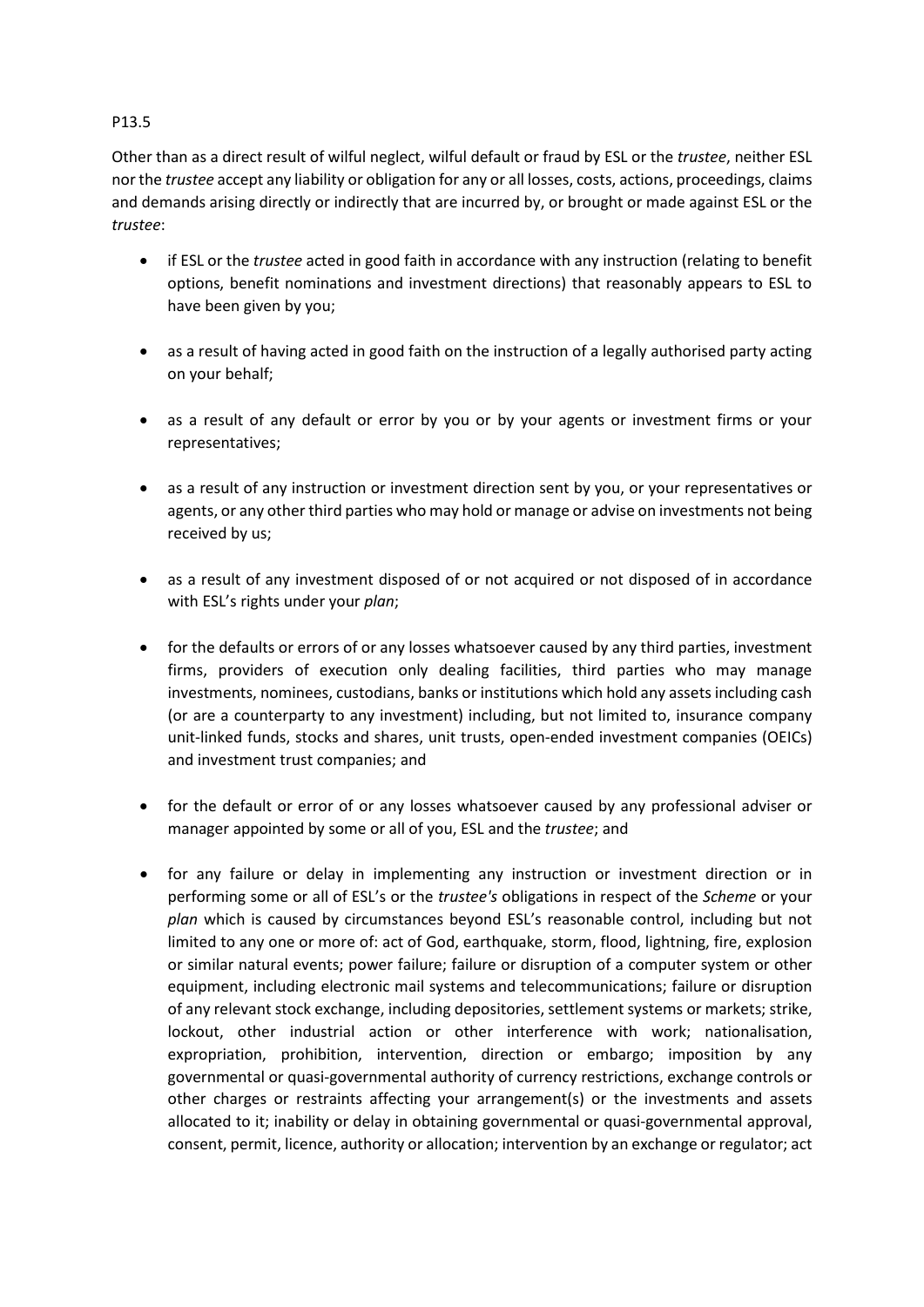of war (declared or undeclared), terrorism, insurrection, revolution, civil disturbance, riot, blockade or other disturbance.

#### P13.6

If such an event occurs and the failure or delay by ESL or the *trustee* is material, ESL, to the extent reasonably practicable, will give you prompt notice of that event unless you might reasonably be expected to be aware of the circumstances. ESL then also gives you reasonable particulars of it and, insofar as known, the probable extent to which ESL and/or the *trustee* are unable to perform, or be delayed in performing, the relevant obligations.

## P13.7

Other than as a direct result of wilful neglect or wilful default or fraud by ESL or the *trustee*, neither ESL nor the *trustee* accept any liability or obligation for unauthorised payment tax charges, taxable property charges, scheme sanction charges, tax surcharges, income or capital gains tax, or any other tax or levy.

## P14. TAXATION AND LEVIES

#### P14.1

ESL deducts from payments made under your *plan* any tax or levy that ESL or the *trustee* are required or entitled to deduct in accordance with law or *HMRC* requirements. Any income payments you receive from your *plan* are taxed under the pay as you earn system. ESL and the *trustee* are not liable for any loss that you incur as a result of the use of an incorrect tax code. ESL may also deduct any taxation or levy for which ESL or the *trustee* might be accountable in accordance with law or *HMRC* requirements until ESL's or the *trustee's* liability has settled – any remaining amount of the deduction from the proposed payment is made by ESL on settlement of the liability.

#### P14.2

ESL deducts from each *pension fund* any tax (including scheme sanction charge) or levy imposed on ESL or the *trustee* that relates to the relevant *plan*. If a tax or levy is imposed on ESL or the *trustee* in respect of the *Scheme* as a whole, ESL allocates such proportion of the tax or levy to your *plan* as it considers reasonable.

## P15. FINANCIAL SERVICES COMPENSATION SCHEME

#### P15.1

ESL is covered by the Financial Services Compensation Scheme (FSCS). This is a scheme that provides limited compensation for customers who might otherwise lose out if a company regulated in the UK by the Financial Conduct Authority is unable to pay claims against it. If ESL is unable to meet its obligations to you then you may be eligible to make a claim for compensation under the FSCS. If a provider of an underlying investment or bank account is unable to meet its obligations to ESL, then you or ESL on your behalf may be eligible to make a claim for compensation under the FSCS. The maximum amount that can be claimed will depend on the investment type. FSCS contact details are: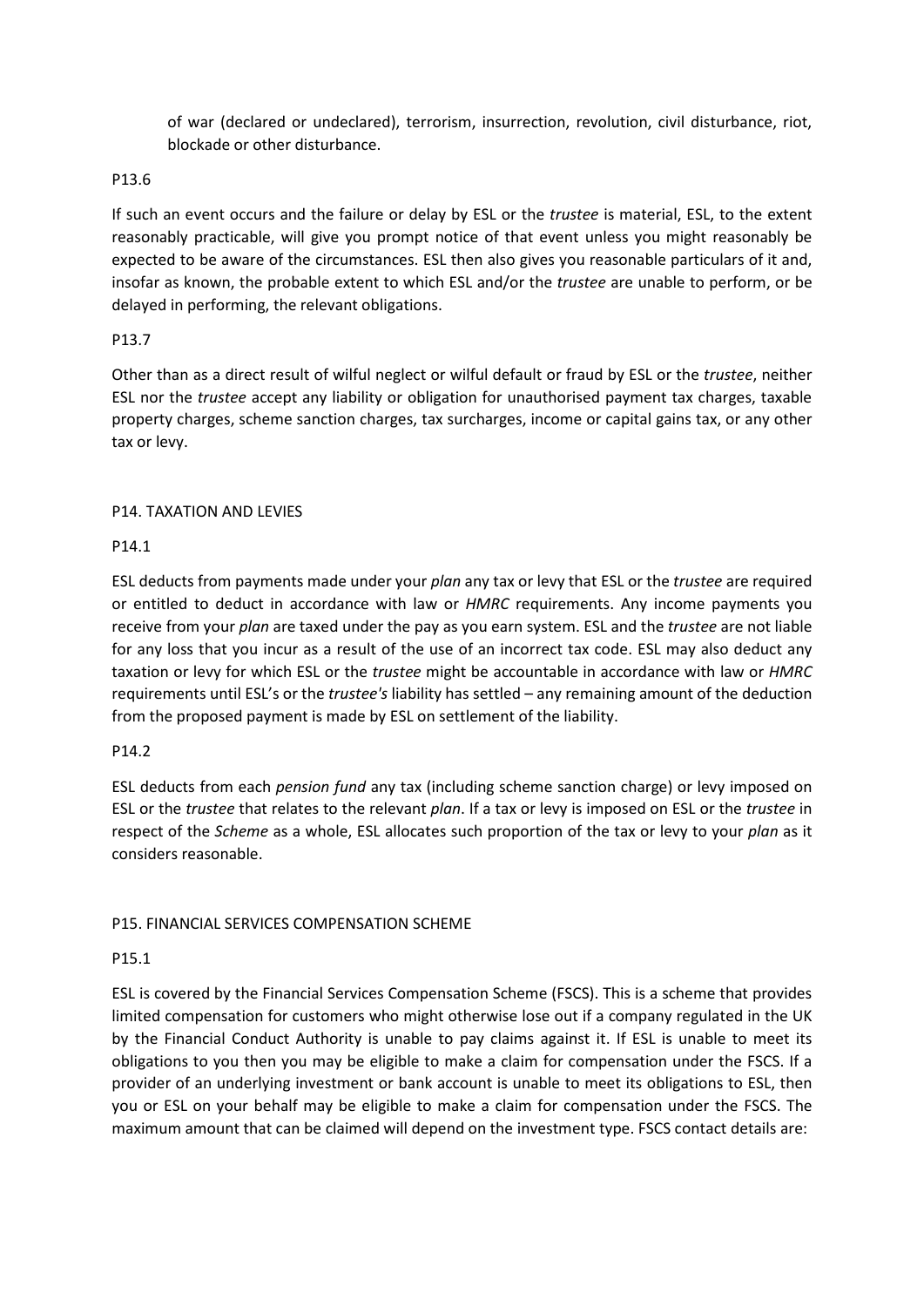10th Floor

Beaufort House

15 St. Botolph Street

London EC3A 7QU

Tel: 020 7741 4100

www.fscs.org.uk

P16. COMPLAINTS

#### P16.1

If you have any complaints in relation to your *plan*, please notify us by Nutmail and/or by emailing the Head of Customer Support at: support@nutmeg.com.

#### P16.2

We will aim to acknowledge your complaint promptly, investigate the matter and report the results to you. If your complaint relates to services provided by ESL we will direct your complaint to ESL.

#### P16.3

If you are not happy with the response to your complaint, you might have the right to refer it to the Pensions Advisory Service, the Pensions Ombudsman Service or the Financial Ombudsman Service. We tell you about any ombudsman referral rights at the time. Making a complaint, unless made to the Pensions Ombudsman Service, does not hinder your right to take legal proceedings.

The Pensions Advisory Service 11 Belgrave Road London SW1V 1RB Tel: 0300 123 1047

Pensions Ombudsman Service 11 Belgrave Road London SW1V 1RB

Tel: 020 7630 2200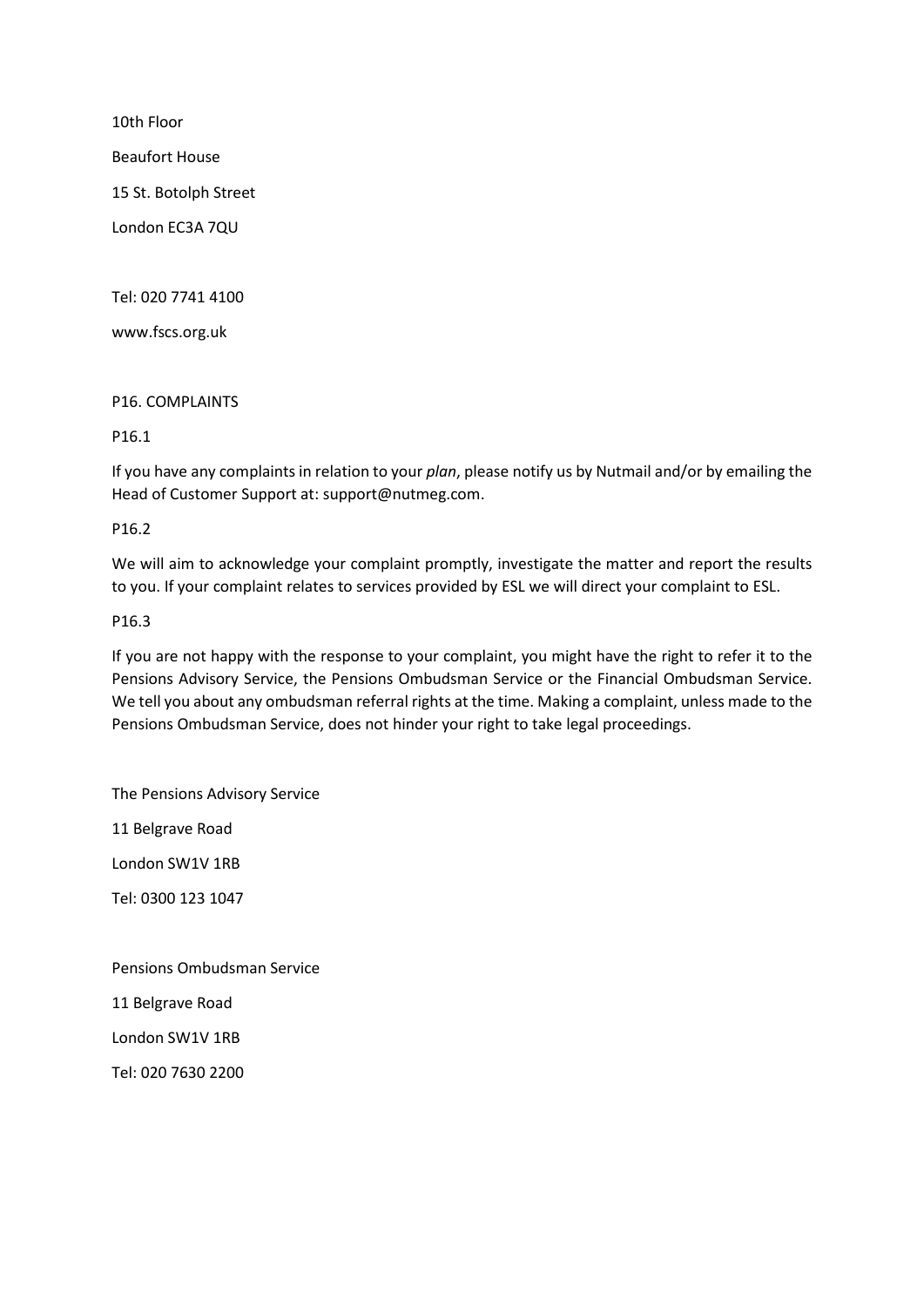Financial Ombudsman Service

Exchange Tower

London E14 9SR

Tel: 0800 023 4 567

# P17. DATA PROTECTION AND CONFIDENTIALITY

# P17.1

ESL is the data controller of any information it holds about you. ESL complies with all relevant data protection legislation.

# P<sub>17</sub>2

Your information includes any details which ESL holds about you and includes information received from third parties. ESL uses your information for the purpose of establishing, processing and administering the *Scheme* and discloses your information to the *trustee*. You accept that even if the application to join the *Scheme* does not proceed, your information can be stored for regulatory, statutory or audit purposes.

# P17.3

ESL does not disclose your information to anyone other than us and the *trustee* unless:

- it is to other *members* of the *Embark group of companies*, any of ESL's agents, delegates and advisers and any person anywhere in the world in the proper performance of ESL's obligations in relation to your *plan* or the *Scheme* including under the *Finance Act* as it affects the *Scheme*; or
- ESL has your permission; or
- it is to any person ESL reasonably believes to have been appointed by you as your investment manager or professional adviser; or
- ESL is required or permitted to do so by law or any competent authority; or
- ESL is transferring your information to its third party service providers, credit reference agencies and fraud prevention agencies; or
- ESL has transferred its rights and obligations in relation to your *plan*.

# P17.4

ESL can transfer your information to other countries that provide a different level of data protection from the UK. In such circumstances, ESL will put a contract in place to ensure your information is protected. Your information may be accessed by law enforcement agencies and other authorities in that country to prevent and detect crime.

P17.5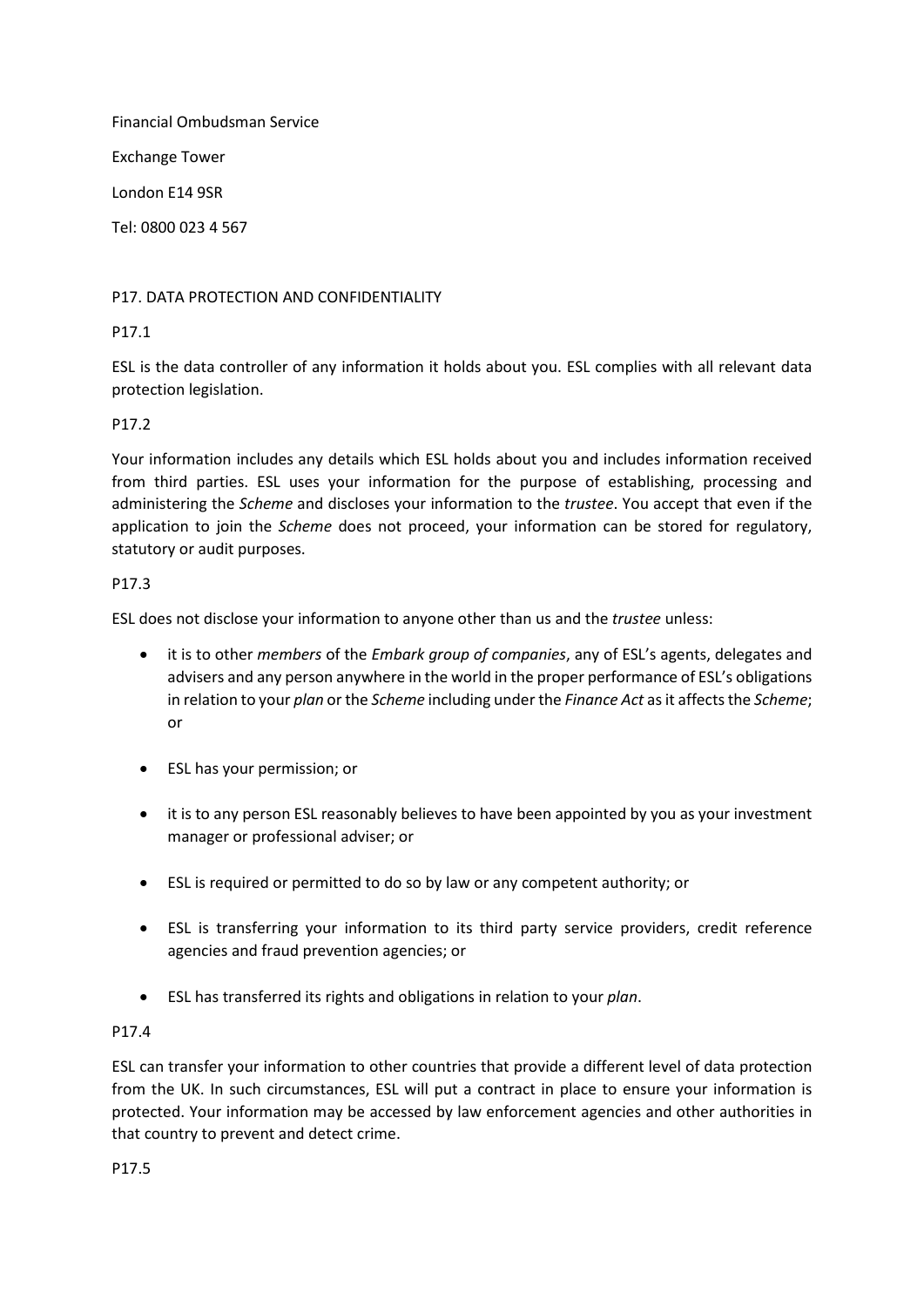You can request a copy of the information ESL holds about you by writing to us at The Data Protection Officer, Nutmeg, 80-84 Bondway, Vauxhall, London SW8 1SF. We reserve the right to charge a small fee in accordance with the guidelines of the Information Commissioner's Office.

#### P18. VARIATION

P18.1

ESL can change your *plan* (including these *Additional Pension Terms*) for any of the following reasons:

- to respond proportionately to changes in general law or decisions of the Financial Ombudsman Service or the Pensions Ombudsman or the Financial Services Compensation Scheme;
- to respond proportionately to a court order or decision affecting the *Scheme* or *plan*;
- to meet regulatory requirements;
- to reflect new industry guidance and codes of practice which raise standards of consumer protection;
- to reflect a change in ESL's corporate structure that doesn't have an unfavourable impact on you but which does require ESL to make certain changes to the terms of the *Scheme* or *plan*;
- to respond proportionately to changes in the Bank of England base rate, other specified market rates or indices or tax rates;
- to proportionately reflect other legitimate cost increases or reductions associated with providing the *Scheme* and *plan*;
- to provide for the introduction of new or improved systems, methods of operation, services or facilities; or
- to correct any mistake in the *Additional Pension Terms*, provided the correction does not reduce any rights that you have as a result of the mistake.

#### P18.2

ESL gives you notice of any change under section P18.1 in advance where practicable, or at the earliest opportunity after the change where advanced notice is not practicable.

#### P18.3

Further, ESL can change your *plan* (including the *Additional Pension Terms*) if ESL has any other valid reason for doing so.

#### P19. TERMINATION

P19.1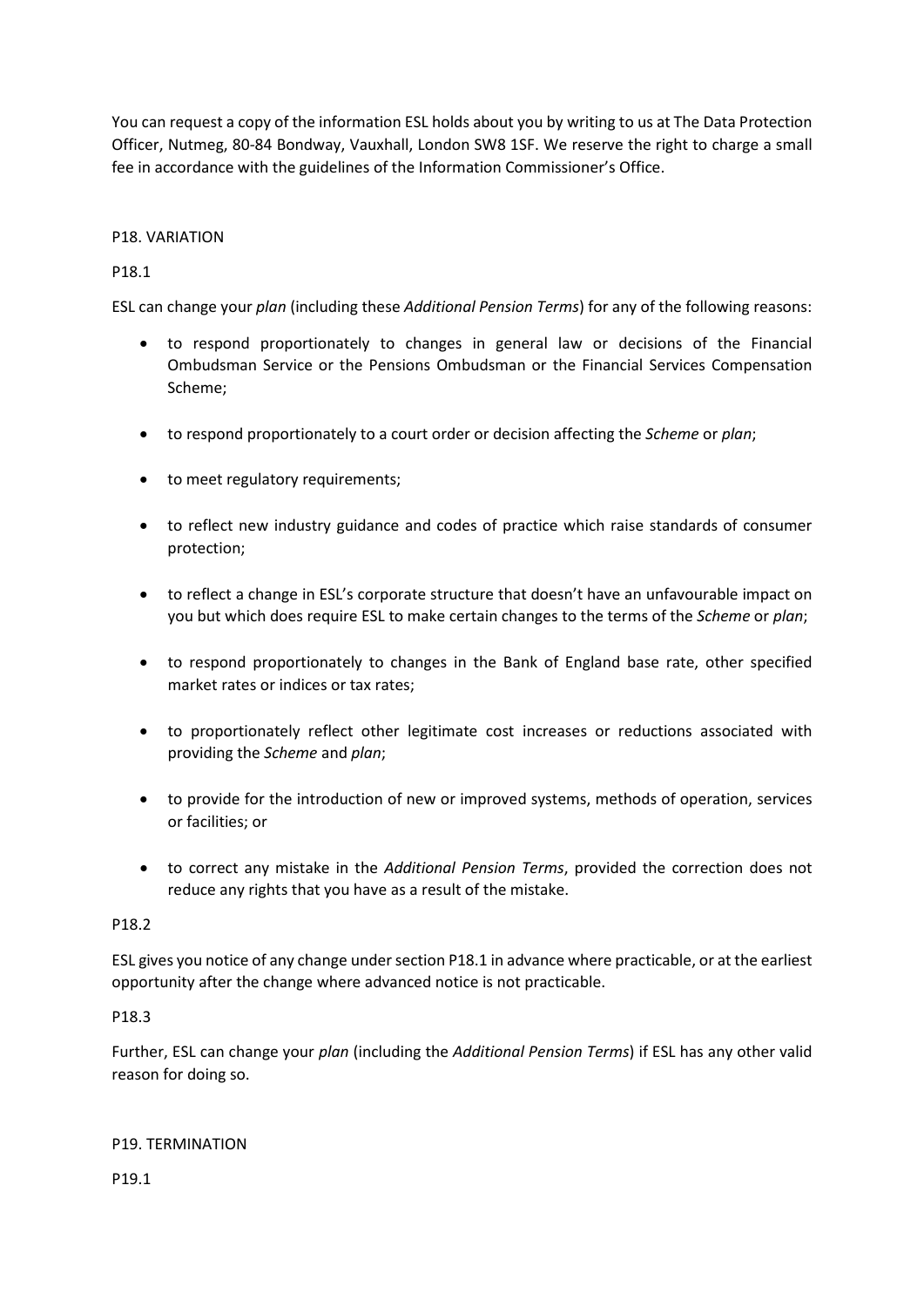Your *plan* continues until all your *pension fund(s)* have been extinguished through the payment of a transfer value to another *registered pension scheme* or the provision of pension or death benefits outside the *Scheme*. The provisions of sections P13 and P14 continue in full even though all your *pension fund(s)* have been extinguished.

P19.2

By giving you six months' notice in advance, ESL can transfer-out your *plan* for any of the following reasons:

- if the *Scheme* becomes too expensive for ESL to operate;
- if ESL makes an alternative scheme available that provides the similar benefits;
- if the registration of the *Scheme* is removed by *HMRC*; or
- your behaviour, in ESL's reasonable opinion, is abusive, offensive or threatening (in language or action) or is otherwise inappropriate.

#### P19.3

For transfers under section P19.2, ESL makes the transfer to any *registered pension scheme* you notify to ESL before the end of the six month notice period or, if you do not notify ESL of your chosen scheme, to a scheme that ESL chooses and you authorise ESL to execute any documentation on your behalf necessary to achieve the transfer. Further, ESL transfers the investments and cash held in respect of your *plan* net of any liabilities (less the amount required to satisfy all charges due to us and all costs chargeable to your *plan*). Investment transactions already initiated by ESL are completed. The *trustee* is authorised to continue to operate the *designated account* to ESL's order and direction for the purposes of receiving money, paying benefits and paying any expenses or fees due to ESL, the *trustee* or other parties.

#### P20. OTHER TERMS

P20.1

ESL can transfer its rights and obligations under your *plan* to another organisation, and ESL will always notify you in writing if this happens, but this will not affect your rights or ESL's obligations under your *plan*.

P20.2

You must not assign, mortgage or charge your *plan* in any way.

P20.3

These *Additional Pension Terms* are a contract between you and ESL. It gives rights to you, ESL, and to the *trustee*. No person other than you, ESL and the *trustee* shall have any rights to enforce any of its terms.

P20.4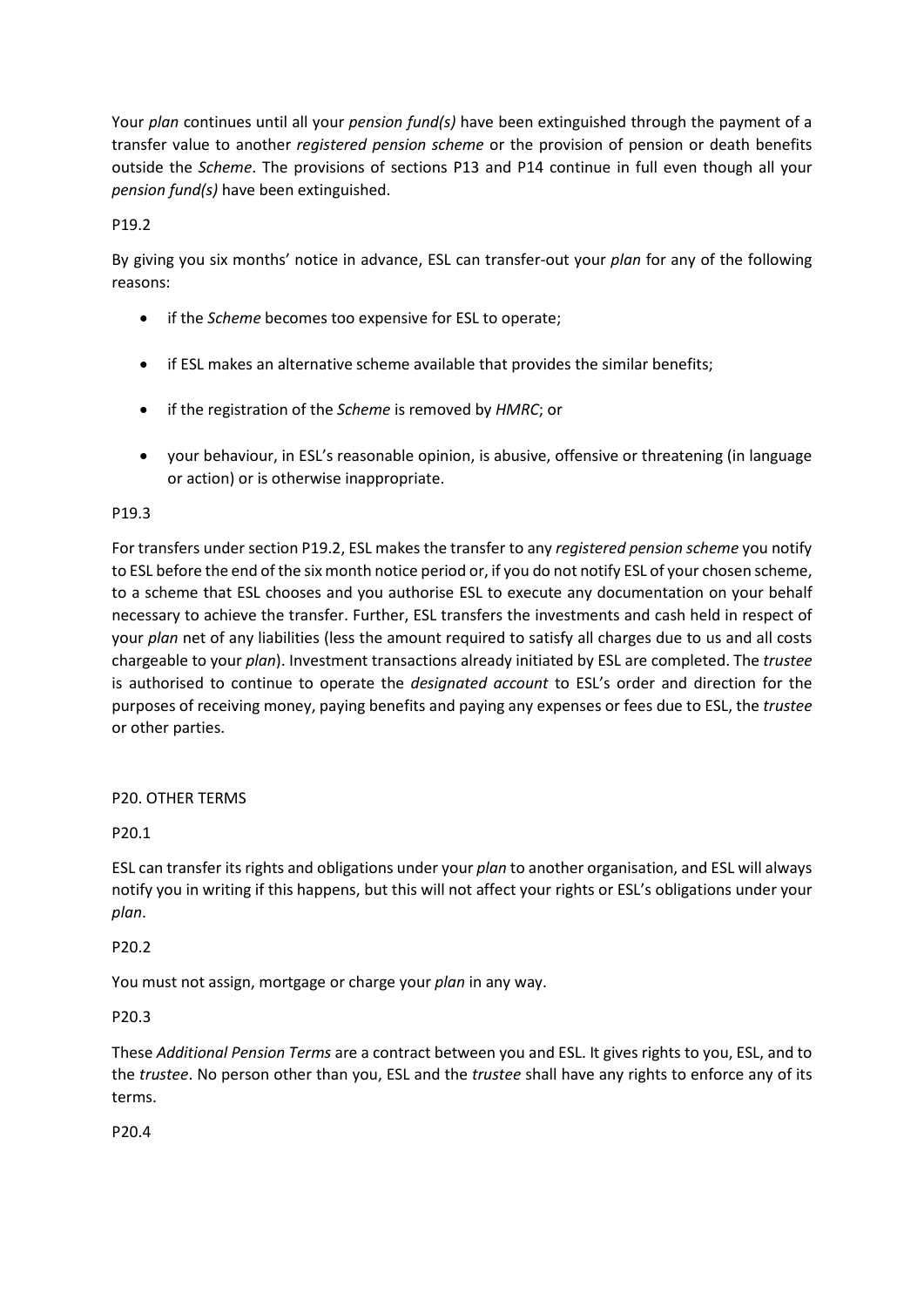Each of the paragraphs of these *Additional Pension Terms* operates separately. If any court or relevant authority decides that any of them are (i) unlawful, the remaining paragraphs remain in full force and effect; (ii) unfair it, as far as possible, still applies but without any part which could cause it to be held, viewed or considered unfair.

P20.5

If ESL fails to insist that you perform any of the obligations under your *plan*, or if ESL does not enforce its rights against you, or if ESL delays in doing so, that will not mean that ESL has waived its rights against you and will not mean that you do not have to comply with those obligations. If ESL does waive a default by you, ESL will only do so in writing, and that will not mean that ESL will automatically waive any later default by you.

## P20.6

Your *plan* is governed by English law. You, the *trustee* and ESL agree to submit to the non-exclusive jurisdiction of the English courts. However, if you are a resident of Northern Ireland you can also bring proceedings in Northern Ireland, and if you are a resident of Scotland, you can also bring proceedings in Scotland.

#### P21. DEFINITIONS

**Account** means the online account you open with us.

**Additional Pension Terms** means the terms and conditions set out in this appendix to the Agreement, together with any amendments that relate to it.

**Annual allowance** means the maximum amount of pension savings under UK tax approved scheme you can accrue each year without incurring a tax charge. If you have accessed your pension savings, you may be subject to a lower *annual allowance* as a result.

**Beneficiary** means any of an individual's *dependants*, *nominees* or *successors*.

**Capped drawdown pension** means a type of *drawdown pension* under which the amount of "income" you can draw from a *pension fund* is subject to a maximum limit set by the *Finance Act*. The maximum amount of income is reviewed regularly.

**Dependant** has the meaning set out in the *Finance Act* and means, in relation to you as the *member*, a person falling within any of the following categories at the date of your death:

- the *member's* wife, husband or civil partner;
- any child of the *member* who has not reached the age of 23 (any pension to a child will cease on the child's 23rd birthday unless the child is also dependent or mutually dependent on the *member* because of physical or mental impairment);
- any child of the *member* who has reached the age of 23 and in ESL's opinion is dependent on the *member* because of physical or mental impairment; or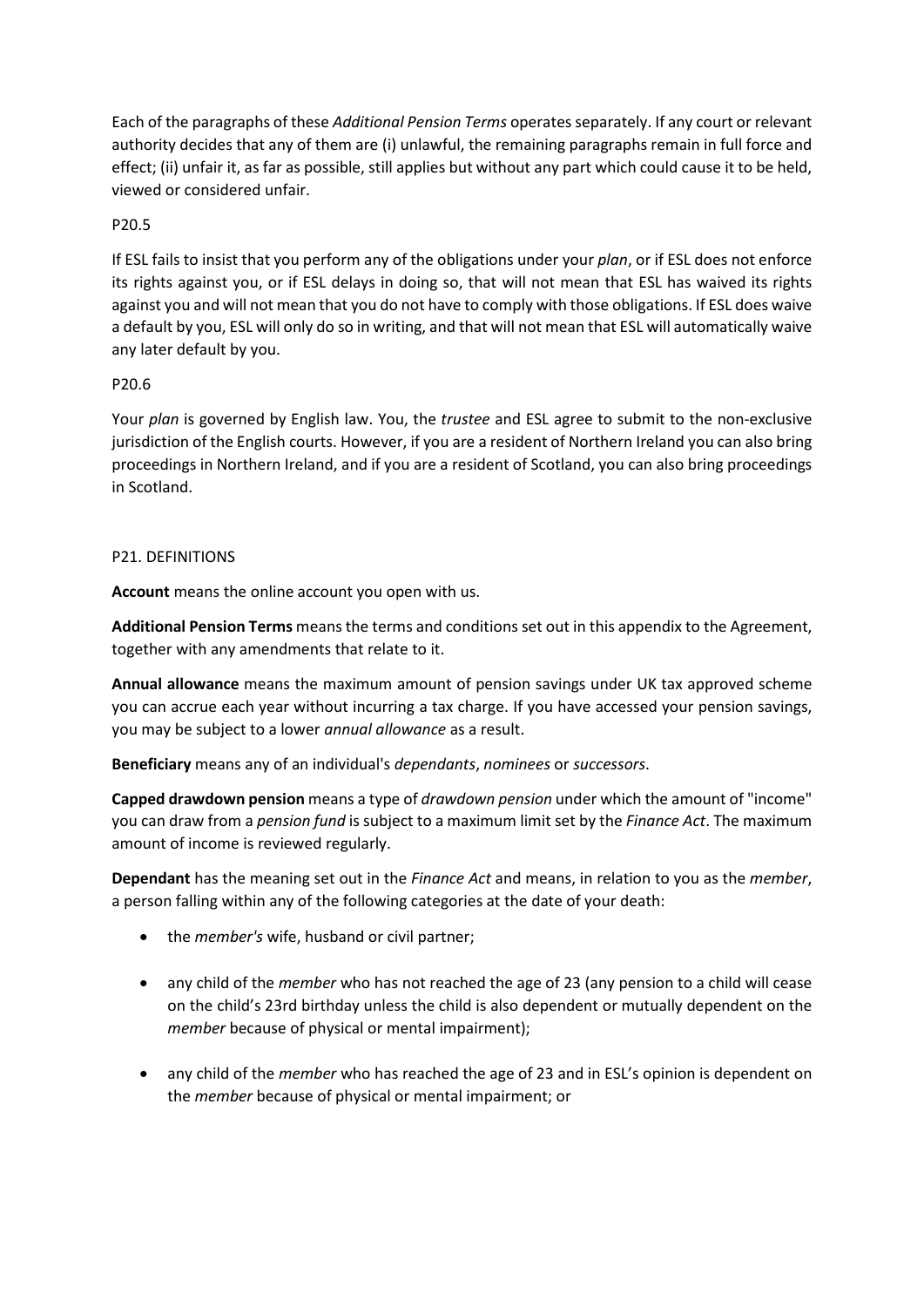• any other individual who in ESL's opinion is financially dependent on the *member*, or who is in a mutually-dependent financial relationship with the *member* or is dependent on the *member* because of physical or mental impairment.

**Defined benefits arrangement** means an arrangement described in section 152(6) of Finance Act 2004.

**Designated account** means the bank account that ESL selects to pass money to and from your *plan* to your custodian account.

**Drawdown pension** means taking regular amounts as income directly from a *pension fund* instead of buying an annuity contract from an insurance company. The part of the *pension fund* allocated for paying *drawdown pension* remains invested so its value can go up and down.

**Embark group of companies** means ESL, any of its subsidiaries or any holding company of ESL, or any subsidiary of any holding company. "Subsidiary" and "holding company" have the meanings given to them in Section 1159 of the Companies Act 2006.

**Finance Act** means the Finance Act 2004 as amended from time to time.

**Flexi-access drawdown pension** means a type of *drawdown pension* under which you can draw any amount of "income" from a *pension fund*, subject to income tax.

**HMRC** means Her Majesty's Revenue & Customs.

**Lifetime allowance** means the overall ceiling on the amount of tax privileged pension savings that you can draw.

**Lifetime annuity** means an annuity contract purchased from an insurance company which provides an income for life.

**Member** means you, an individual whose application for a *plan* is accepted by ESL and has been admitted as a *member* of the *Scheme* under the *Rules* and who has not subsequently left the *Scheme*.

**Nominee** has the meaning set out in the *Finance Act* and means someone nominated by a *member* or ESL to receive death benefits from the *Scheme*, but who is not a *dependant*.

**Normal minimum pension age** means the earliest date that benefits can normally be taken which since 6 April 2010 is age 55.

**Plan** means the personal pension plan operated for you under the *Scheme* in accordance with these *Additional Pension Terms*.

**Pension fund** means the net value of the investments and money held for you after deduction of any costs, charges and liabilities.

**Registered pension scheme** means a pension scheme registered under Part 4 of the *Finance Act*.

**Rules** means the trust deed and rules that establish the *Scheme*, as amended from time to time.

**Scheme** means the Nutmeg Personal Pension, which is a *registered pension scheme* established by declaration of trust on 8th July 2014.